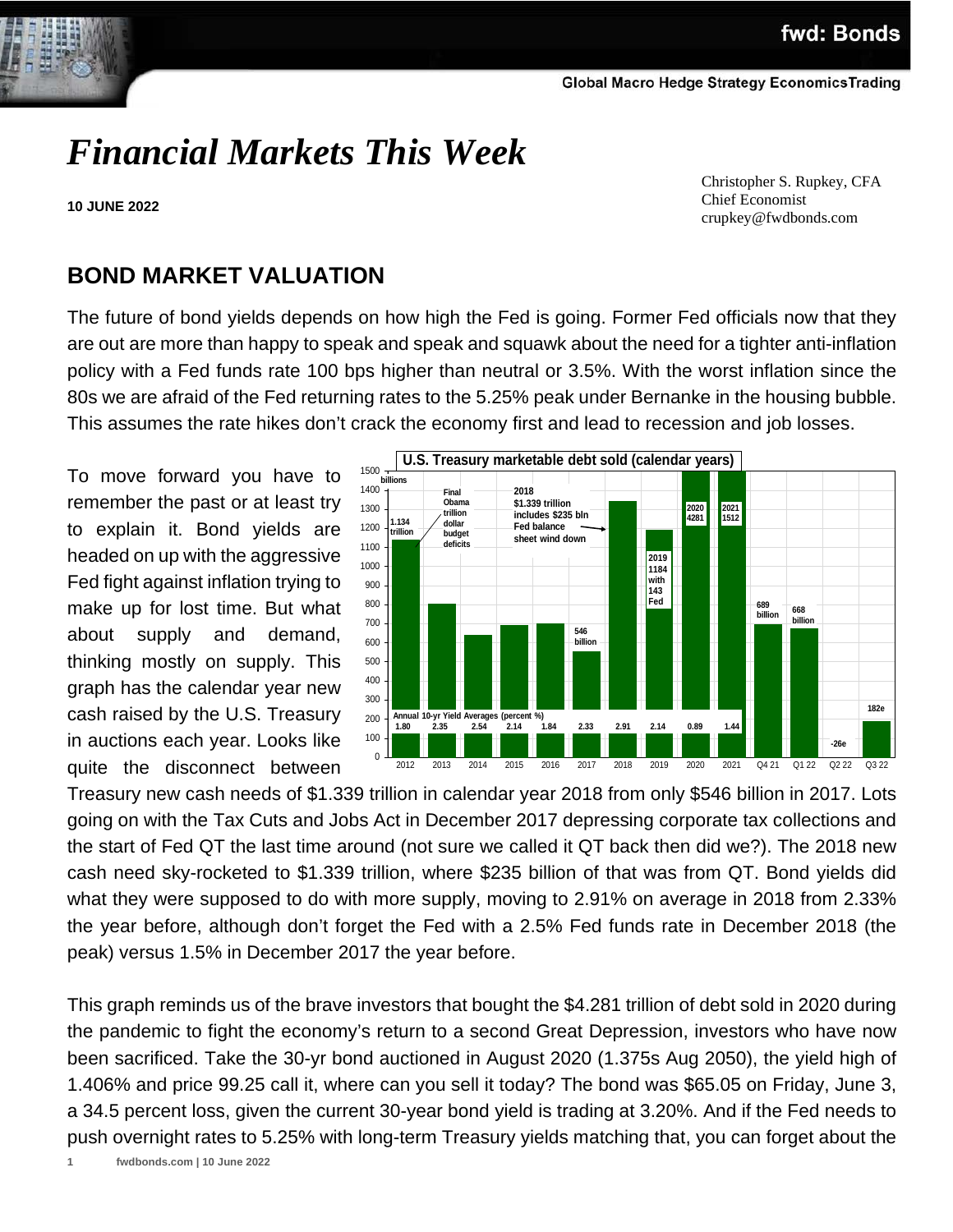## **fwd: Bonds**

loss on your 30-year bond: you will have to hold it for your children when it matures on August 15, 2050. 8.0 8.0

Inflation is pretty important to price long bond yields, although where it settles in at eventually relative to the Fed's 2% target is another unknown with implications for monetary policy. Let's just stick with trying to get it to move consistently down as a



first step. Fed Vice Chair Brainard said the other week she was looking for a string of decelerating monthly prints and other Federal Reserve's have done something similar focusing on monthly changes and 3-month and 6-month annual rates.

| Core Consumer Inflation and stickier services prices ex-energy |            |     |     |     |     |      |      |     |            |     |     |     |     |     |            |                  |
|----------------------------------------------------------------|------------|-----|-----|-----|-----|------|------|-----|------------|-----|-----|-----|-----|-----|------------|------------------|
| Monthly                                                        | 2022       |     |     |     |     | 2022 | 2021 |     |            |     |     |     |     |     |            | 2021             |
| 1% Changes                                                     | <u>Jun</u> | Mav | Apr | Mar | Feb | Jan  | Dec  | Nov | <u>Oct</u> | Sep | Aug | Jul | Jun | Mav | <u>Apr</u> | <u>Mar</u>       |
| Core CPI inflation                                             |            | 0.6 | 0.6 | 0.3 | 0.5 | 0.6  | 0.6  | 0.5 | 0.6        | 0.3 | 0.2 | 0.3 | 0.8 |     | 0.9        | 0.3 <sub>1</sub> |
| Services x-energy                                              |            | 0.6 |     | 0.6 | 0.5 | 0.4  | 0.3  | 0.4 | 0.4        | 0.2 |     | 0.3 | 0.4 | 0.4 | 0.5        | 0.3 <sub>1</sub> |
| <b>Core PCE inflation</b>                                      |            |     | 0.3 | 0.3 | 0.3 | 0.4  | 0.5  | 0.5 | 0.5        | 0.2 | 0.3 | 0.3 | 0.5 | 0.6 | 0.6        | 0.41             |
| Services x-energy                                              |            |     | 0.4 | 0.4 | 0.3 | 0.3  | 0.4  | 0.5 | 0.3        | 0.2 | 0.3 | 0.4 | 0.4 | 0.4 | 0.4        | 0.5 <sub>1</sub> |

We will leave food and energy out of the monthly inflation monitor. The Fed says it can't affect these prices, but obviously food at the grocery store and gasoline in the car is what consumers see most often and it feeds inflation expectations and leads everyone, businesses and consumers, to move prices higher. We will put core PCE and core CPI in the monitor and sticky services prices as well. It is possible consumer goods prices fall at some point and bring down the core consumer inflation monthly changes, but services prices may keep going up. Have to watch. The CPI report Friday doesn't look much different from the month before in this table of core rates above, despite all the shouting on the internet on Friday, ourselves included.

To conclude, supply/demand matters for interest rates and don't forget to look at Treasury deficits and planned QT of \$60 billion monthly once the Fed gets up to speed. \$85 billion QE and now \$60 billion QT to take it back out. One possible risk scenario is we don't get out of this inflation mess for years if for example, job layoffs soar, the Fed pauses, even cuts rates back 50 or 75 bps, then has to send interest rates even higher again as inflation doesn't come down much. The danger is that inflation becomes entrenched for a decade. Especially with persistent energy shortages and higher prices. We are still worried about the possibility of a 5% 10-year yield like we saw last in the housing bubble years.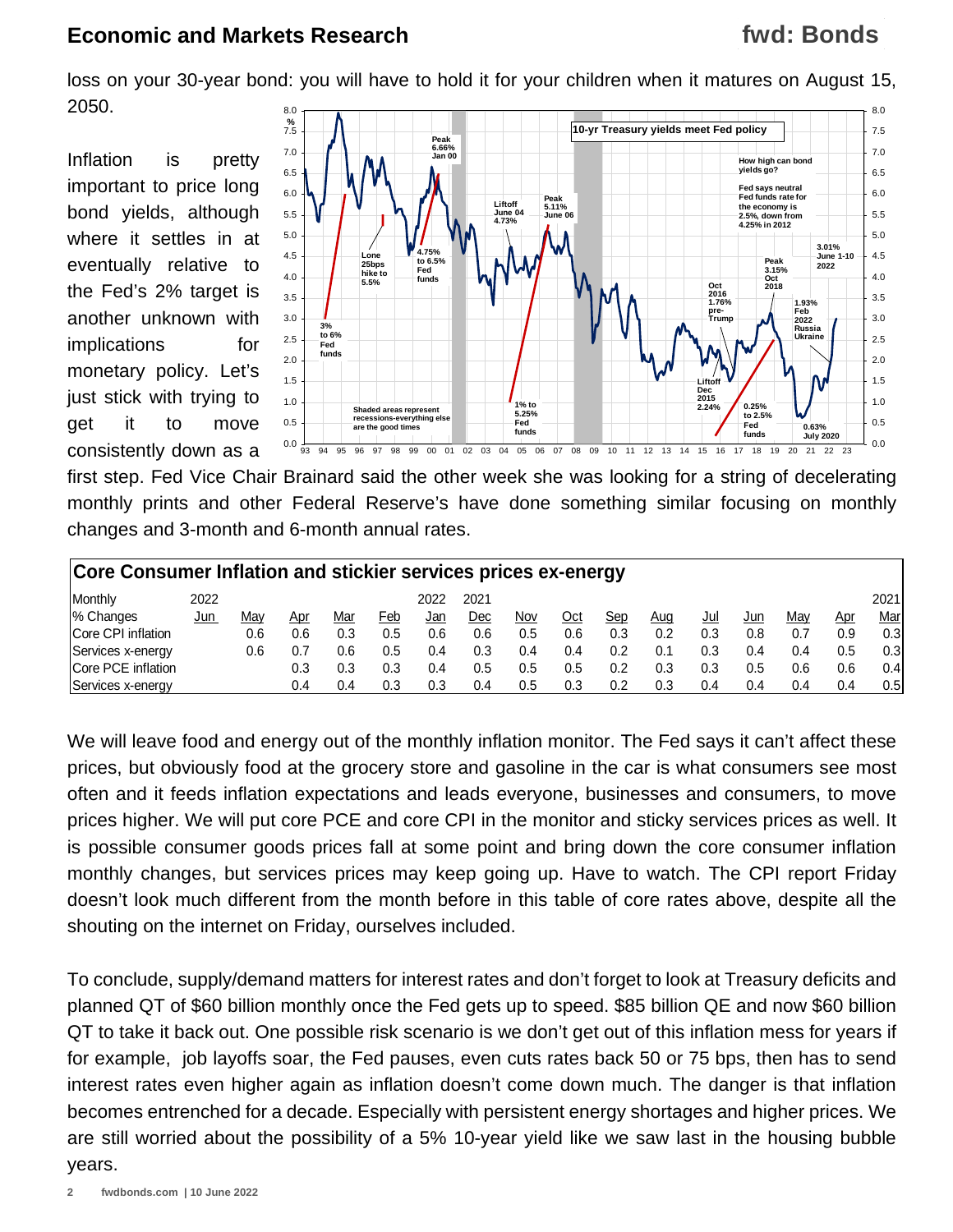## **fwd: Bonds**

## **INTEREST RATES**



CPI was worse than the market expected and short-term yields went up sharply, discounting more Fed tightening and higher rates. One dealer changed to a call for 75 bps at next week's Fed meeting. Just on Friday, the 2-year Treasury note rose 27 bps to 3.07% from 2.80% on Thursday. October Fed funds futures, which discount the next three Fed meetings, had been quiet all week and then lifted 19.5 bps on Friday to 2.49%. The S&P 500 fell 2.9% after CPI to match the closing low this year on May 19 when the index was down 18.2% YTD. The 10-year Treasury yield rose from 3.05% Thursday to 3.16% on Friday which is priced pretty well for a 3.5% Fed funds rate down the road. Market thinks inflation is no longer peaking even with core CPI of 6.0% in May down from 6.2% year-year in April.

## **AGG iShares Core US Aggregate Bond ETF down 11.2% YTD**

The 40 side of a balanced and safe 60/40 equities/fixed income portfolio not doing well with the sharp jump in bond yields this year. The AGG ETF closed at 101.26 on Friday where the peak was 119.73 in August 2020. Another thing to blame the Fed for and too depressing to calculate how far the decline has been. It's a good thing the loss is just a number on a piece of paper unless you sell. For an index composed of the total U.S. investment-grade bond market, we didn't realize 40.54% of its holdings

were low-yielding US Treasury securities. Seems to be a lot of different dividend yields on the AGG ETF available in googled internet news stories. The last June 1 dividend was \$0.1861 X 12 over Friday's \$101.26 close is 2.2%, good enough for us.

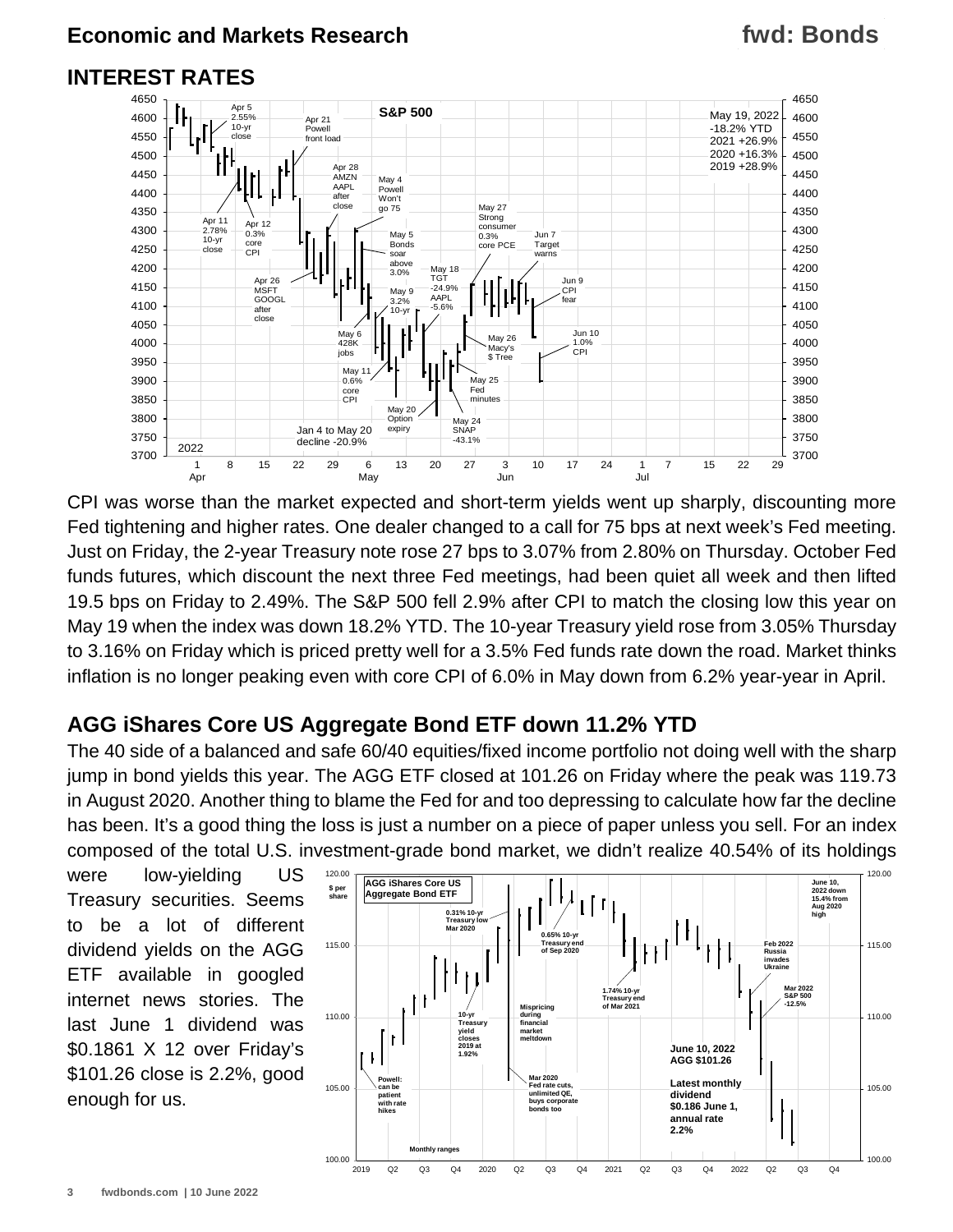### **FEDERAL RESERVE POLICY**

The Fed meets on June 14-15, 2022 to consider its monetary policy. Market yields went up further this week on inflation, fears of inflation, the ECB saying its first rate hike is July. A lot of rate hikes are discounted this summer. October Fed funds futures settled at 2.495% up 23.5 bps from 2.26% at last week's close. Take 2.495% and add 17 bps (the amount the daily effective Fed funds rate trades below the top of the current 1.0% Fed target), and the market is saying the Fed funds rate will average 2.665% in October which is a little more than 50 bps per meeting: the June 15, July 27, and September 21 decision dates. Why don't Fed officials try to blow the doors off of market expectations and go 100 bps next week to show they are fighting inflation even harder after Friday's broad-based CPI inflation that seems to be spreading. Volcker was once told privately by

Wall Street executives that gradual rate hikes weren't cutting it, and he listened.

What else could go wrong for bond investors at 2pm ET Wednesday, June 15? The Fed forecasts. At the moment, the forecasts see the Fed funds rate going to 2-7/8% down the road. Well, inflation is worse than 2018 and in 2018 the Fed forecasts saw the need to eventually move rates to 3.5%. At the moment, there is just one forecast of 3% at the end of 2022 and Bullard raised his hand and said he was the one. The question is whether 10-yr bond yields will adjust higher and match the higher Fed forecasts in the outer years.

| Fed           |                                                               |      |      |      |      |      |      | Longer     |
|---------------|---------------------------------------------------------------|------|------|------|------|------|------|------------|
| Meeting       | 2018                                                          | 2019 | 2020 | 2021 | 2022 | 2023 | 2024 | <u>run</u> |
| Mar 22        |                                                               |      |      |      | 1.9  | 2.8  | 2.8  | 2.4        |
| Dec 21        |                                                               |      |      | 0.1  | 0.9  | 1.6  | 2.1  | 2.5        |
| Sep 21        |                                                               |      |      | 0.1  | 0.3  | 1.0  | 1.8  | 2.5        |
| <b>Jun 21</b> |                                                               |      |      | 0.1  | 0.1  | 0.6  |      | 2.5        |
| Mar 21        |                                                               |      |      | 0.1  | 0.1  | 0.1  |      | 2.5        |
| Dec 20        |                                                               |      | 0.1  | 0.1  | 0.1  | 0.1  |      | 2.5        |
| Sep 20        |                                                               |      | 0.1  | 0.1  | 0.1  | 0.1  |      | 2.5        |
| <b>Jun 20</b> |                                                               |      | 0.1  | 0.1  | 0.1  |      |      | 2.5        |
| <b>Mar 20</b> | No meeting: 150 bps rate cuts between Jan and Mar (scheduled) |      |      |      |      |      |      |            |
| Dec 19        |                                                               | 1.6  | 1.6  | 1.9  | 2.1  |      |      | 2.5        |
| Sep 19        |                                                               | 1.9  | 1.9  | 2.1  | 2.4  |      |      | 2.5        |
| <b>Jun 19</b> |                                                               | 2.4  | 2.1  | 2.4  |      |      |      | 2.5        |
| Mar 19        |                                                               | 2.4  | 2.6  | 2.6  |      |      |      | 2.8        |
| Dec 18        | 2.4                                                           | 2.9  | 3.1  | 3.1  |      |      |      | 2.8        |
| Sep 18        | 2.4                                                           | 3.1  | 3.4  | 3.4  |      |      |      | 3.0        |
| <b>Jun 18</b> | 2.4                                                           | 3.1  | 3.4  |      |      |      |      | 2.9        |
| Mar 18        | 2.1                                                           | 2.9  | 3.4  |      |      |      |      | 2.9        |

| <b>Selected Fed assets and liabilities</b>                |          |          |          |          |           |  |  |
|-----------------------------------------------------------|----------|----------|----------|----------|-----------|--|--|
| Fed H.4.1 statistical release                             |          |          |          |          | 2020**    |  |  |
| billions, Wednesday data                                  | 8-Jun    | 1-Jun    | 25-May   | 18-Mav   | pre-Covid |  |  |
| <b>Factors adding reserves</b>                            |          |          |          |          |           |  |  |
| U.S. Treasury securities                                  | 5771.393 | 5770.779 | 5769.417 | 5768.021 | 2523.031  |  |  |
| Federal agency debt securities                            | 2.347    | 2.347    | 2.347    | 2.347    | 2.347     |  |  |
| Mortgage-backed securities (MBS)                          | 2707.446 | 2707.446 | 2707.446 | 2733.823 | 1371.846  |  |  |
| Repurchase agreements                                     | 0.000    | 0.000    | 0.000    | 0.000    | 242.375   |  |  |
| Primary credit (Discount Window)                          | 1.191    | 0.870    | 0.913    | 0.856    | 0.011     |  |  |
| Paycheck Protection Facility                              | 19.536   | 19.792   | 20.204   | 20.537   |           |  |  |
| Corporate Credit Facility (CCF)                           | 0.000    | 0.000    | 0.000    | 0.000    |           |  |  |
| Municipal Liquidity Facility                              | 5.537    | 5.536    | 5.535    | 6.661    |           |  |  |
| Main Street Lending Program                               | 26.687   | 26.676   | 26.665   | 28.438   |           |  |  |
| Term Asset-Backed Facility (TALF II)                      | 2.196    | 2.195    | 2.288    | 2.466    |           |  |  |
| Central bank liquidity swaps                              | 0.183    | 0.183    | 0.209    | 0.219    | 0.058     |  |  |
| <b>Federal Reserve Assets</b>                             | 8967.9   | 8964.6   | 8963.8   | 8995.5   | 4360.0    |  |  |
| 3-month Libor % SOFR %                                    | 0.76     | 0.80     | 0.78     | 0.79     | 1.15      |  |  |
| <b>Factors draining reserves</b>                          |          |          |          |          |           |  |  |
| Currency in circulation                                   | 2278.876 | 2280.223 | 2275.926 | 2273.025 | 1818.957  |  |  |
| <b>Term Deposit Facility</b>                              | 0.000    | 0.000    | 0.000    | 0.000    | 0.000     |  |  |
| U.S. Treasury Account at Fed                              | 683.892  | 780.575  | 801.714  | 866.726  | 372.337   |  |  |
| Treasury credit facilities contribution                   | 17.940   | 17.940   | 17.940   | 21.258   |           |  |  |
| Reverse repurchases w/others                              | 2140.277 | 1965.015 | 1995.750 | 1973.373 | 1.325     |  |  |
| <b>Reserve Balances (Net Liquidity)</b>                   | 3292.602 | 3357.395 | 3315.018 | 3297.142 | 1779.990  |  |  |
| Treasuries within 15 days                                 | 55.157   | 67.188   | 74.558   | 82.052   | 21.427    |  |  |
| Treasuries 16 to 90 days                                  | 369.205  | 331.056  | 349.105  | 346.689  | 221.961   |  |  |
| Treasuries 91 days to 1 year                              | 807.534  | 833.614  | 774.087  | 768.924  | 378.403   |  |  |
| Treasuries over 1-yr to 5 years                           | 2083.436 | 2083.210 | 2117.024 | 2116.508 | 915.101   |  |  |
| Treasuries over 5-yrs to 10 years                         | 1026.805 | 1026.609 | 1028.423 | 1027.982 | 327.906   |  |  |
| Treasuries over 10-years                                  | 1429.257 | 1429.102 | 1426.220 | 1425.865 | 658.232   |  |  |
| **March 11, 2020 start of coronavirus lockdown of country |          |          |          |          |           |  |  |

QT started June 1 with no change in Fed holdings this week. Coupons mature and roll-off the balance sheet on the 15th and last day of the month. QT Govts \$30 bln monthly for now.

| <b>Fed Individual Forecasts</b> |                                  |               |        |               |
|---------------------------------|----------------------------------|---------------|--------|---------------|
| Fed funds rate at year-end      | Longer                           |               |        |               |
|                                 | Votes 2022 End 2023 End 2024 End |               |        | run           |
| 1                               | 1.375                            | 2.125         | 2.125  | 2.000         |
| 2                               | 1.625                            | 2.375         | 2.125  | 2.250         |
| 3                               | 1.625                            | 2.375         | 2.250  | 2.250         |
| 4                               | 1.625                            | 2.375         | 2.375  | 2.250         |
| 5                               | 1.875                            | 2.375         | 2.375  | 2.250         |
| 6                               | 1.875                            | 2.625         | 2.375  | 2.250         |
| 7                               | 1.875                            | 2.625         | 2.625  | 2.250         |
| 8                               | 1.875                            | 2.625         | 2.625  | 2.375         |
| 9                               | 1.875                            | 2.875         | 2.875  | 2.500         |
| 10                              | 2.125                            | 2.875         | 2.875  | 2.500         |
| 11                              | 2.125                            | 2.875         | 2.875  | 2.500         |
| 12                              | 2.375                            | 3.125         | 3.125  | 2.500         |
| 13                              | 2.375                            | 3.125         | 3.375  | 2.500         |
| 14                              | 2.375                            | 3.375         | 3.375  | 3.000         |
| 15                              | 2.625                            | 3.625         | 3.625  | 3.000         |
| 16                              | 3.125                            | 3.625         | 3.625  |               |
| 17                              |                                  |               |        |               |
| 18                              |                                  |               |        |               |
| Median                          | 1.875                            | 2.750         | 2.750  | 2.375         |
| Meeting                         | <b>Mar 22</b>                    | <b>Mar 22</b> | Mar 22 | <b>Mar 22</b> |

| Fed Policy-key variables        | Long |      |      |      |
|---------------------------------|------|------|------|------|
|                                 | 2022 | 2023 | 2024 | Term |
| Fed funds                       | 1.9  | 2.8  | 2.8  | 2.4  |
| <b>PCE</b> inflation            | 4.3  | 2.7  | 2.3  | 2.0  |
| Core inflation                  | 4.1  | 2.6  | 2.3  |      |
| Unemployed                      | 3.5  | 3.5  | 3.6  | 4.0  |
| <b>GDP</b>                      | 2.8  | 2.2  | 2.0  | 1.8  |
| March 2022 median Fed forecasts |      |      |      |      |

## **fwd: Bonds**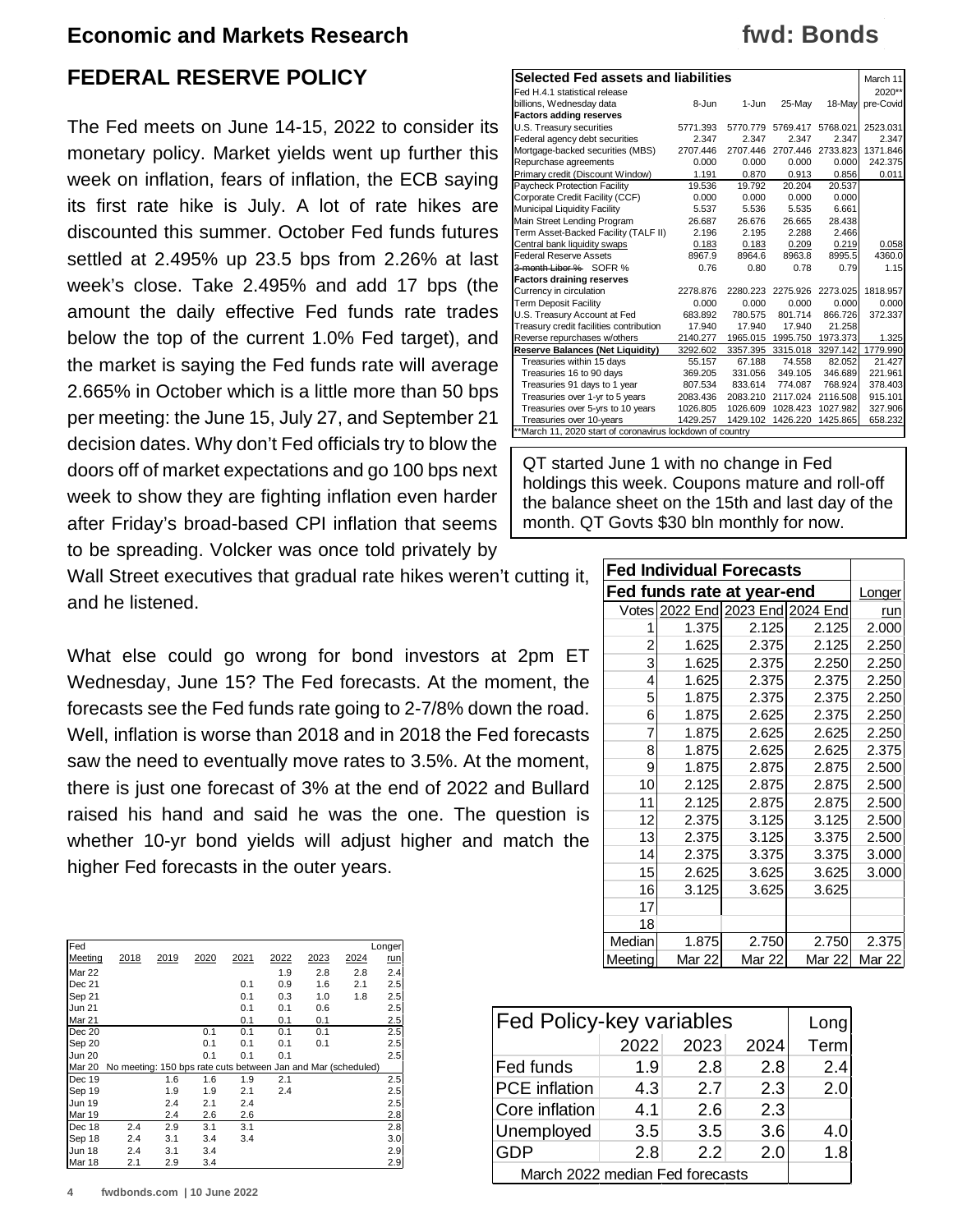## **fwd: Bonds**

#### **OTHER ECONOMIC NEWS**

#### **Trade deficit reverses last month's record (Tuesday)**

Breaking economy news. The trade deficit fell sharply back to where it began and then some at \$87.1 billion in April from \$107.7 billion in March. Exports hit a new record at \$252.6 billion up \$8.5 billion this month as imports fell \$12.1 billion to \$339.7 billion. American industry has heard the call to make it here, but they are also increasingly sending what they produce to markets overseas as well. No

manufacturing executive worth his or her salt would welcome a retreat from the globalization trend the last two decades as billions and billions of U.S. manufactured goods are sold to America's trading partners which creates thousands of jobs here in the USA.

The market has been closely monitoring the economic data for signs of a slowdown in growth if

not recession, and while it is true that the trade deficit declines in recessions as the U.S. consumer goes on a buying strike, today's drop in the April trade deficit looks like a correction for the unexpected widening in March. Consumer goods did drop a sharp \$6.3 billion in April with \$2.5 billion of it being Toys, games, sporting goods, and Other textile apparel and household goods. This matches up with a decline in imports from China, possibly covid lockdown related, with \$41.8 billion imported in April

versus \$47.4 billion in March. Energy prices didn't seem to have much effect this month, and these are certainly going higher into early June. Trade in crude oil still is not in tune with the administration's desire to get the cost of living crisis under control with imports of \$17.5 billion in April while the country exports \$9.3 billion.



50 100 150 200 250 300 350 400 450 500 550 600 650 98 99 00 01 02 03 04 05 06 07 08 09 10 11 12 13 14 15 16 17 18 19 20 21 22 23 **U.S. imported goods from China \$billions** | | | | | | | | <sub>2016</sub> **\$462.4b -4.3% -\$20.8bln World Recession -12.3% -\$41.4bln 20%-plus growth years 2002-05 (only 18% in 2006) 2019 Trade War \$449.1b -16.6% \$89.4b Dec 2001 China joins WTO 2021 504.9 2022 Jan-Apr 19.4% vs 2021 \$602.9b annual rate**

Net, net, in April the deficit in trade shrank dramatically from all-time record levels, but this is not likely to herald the start of a new era where countries produce more locally and rely less on their global trading partners. Globalization cuts both ways where withdrawing from world trade on imports could have a negative spillover effect on exports. You won't buy from us then we won't buy from you, tit for tat, is the stuff of global trade wars where U.S. exporters and U.S. factory production has the most to lose if America retreats from the world stage.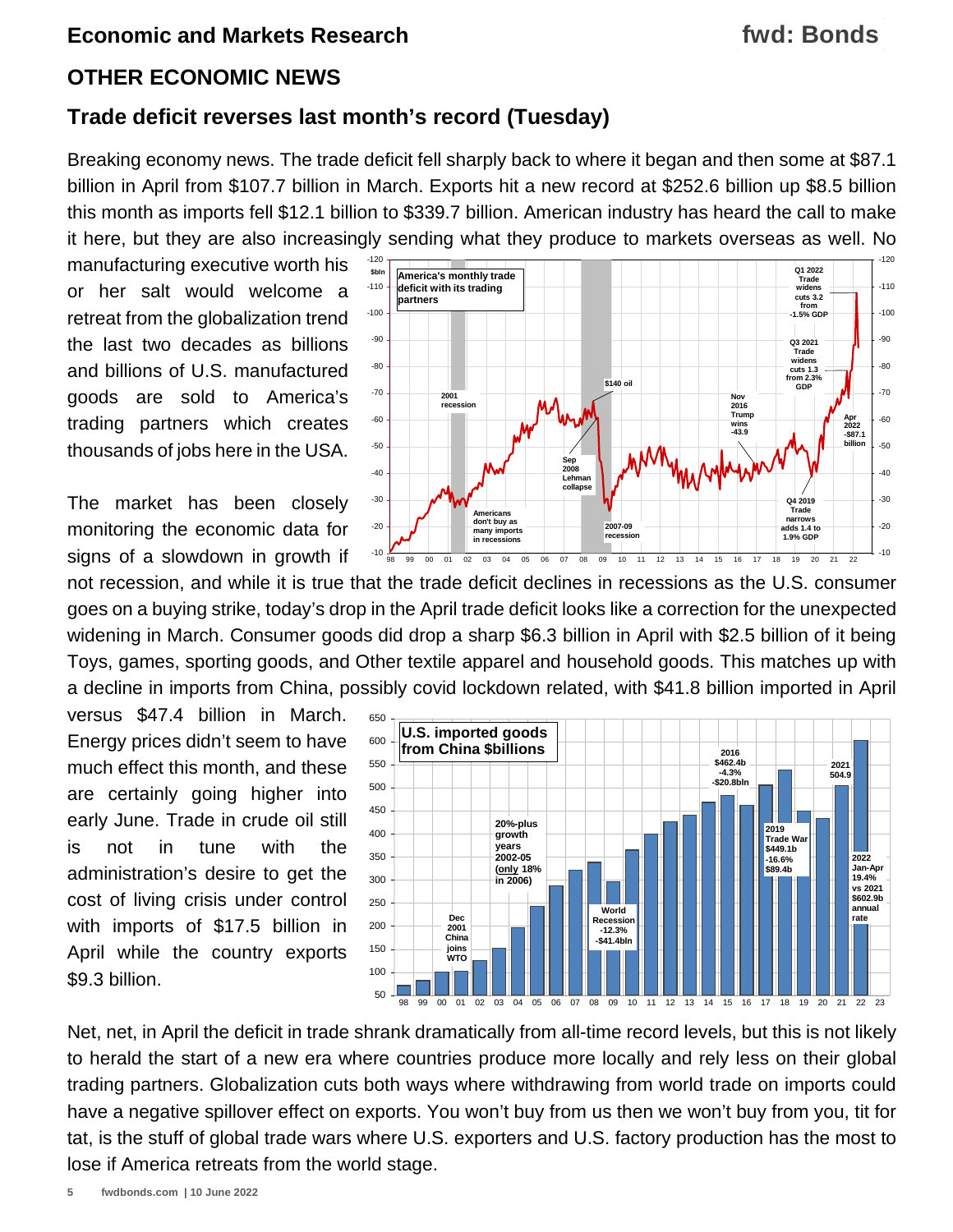## **fwd: Bonds**

#### **Jobless claims jump this Memorial Day (Thursday)**

Breaking economy news. Jobless claims jump 27 thousand to 229 thousand in the June 4 week. The Memorial Day holiday week sometimes sees a drop in filings, but not this year. Not seasonally adjusted claims were 184,604 June 4 versus 183,596 May 28. Jobless claims are an early warning sign if the economy is about to get hit by mounting recessionary hurricane winds so we cannot discount the rise today. However, more data will be required over the next few weeks to make the call that the economy is in trouble.

Net, net, we cannot be sure if the June 4 holiday week's jump in new jobless filings is real or not as the seasonal factor boosting not seasonally adjusted claims was a little aggressive. The rise of initial unemployment claims does fit with anecdotal evidence provided by CEOs that they are closely watching their headcounts which often covers



up for their actions where they are quietly giving out pink slips. One thing is for certain, joblessness has nowhere to go but up with inflation boosting costs for every company across the country and cost control measures must be implemented which will likely fall on the backs of labor. Stay tuned. Story developing. Jobless claims say the economy is slowing down, but there is uncertainty about whether this recession indicator is making the right call.

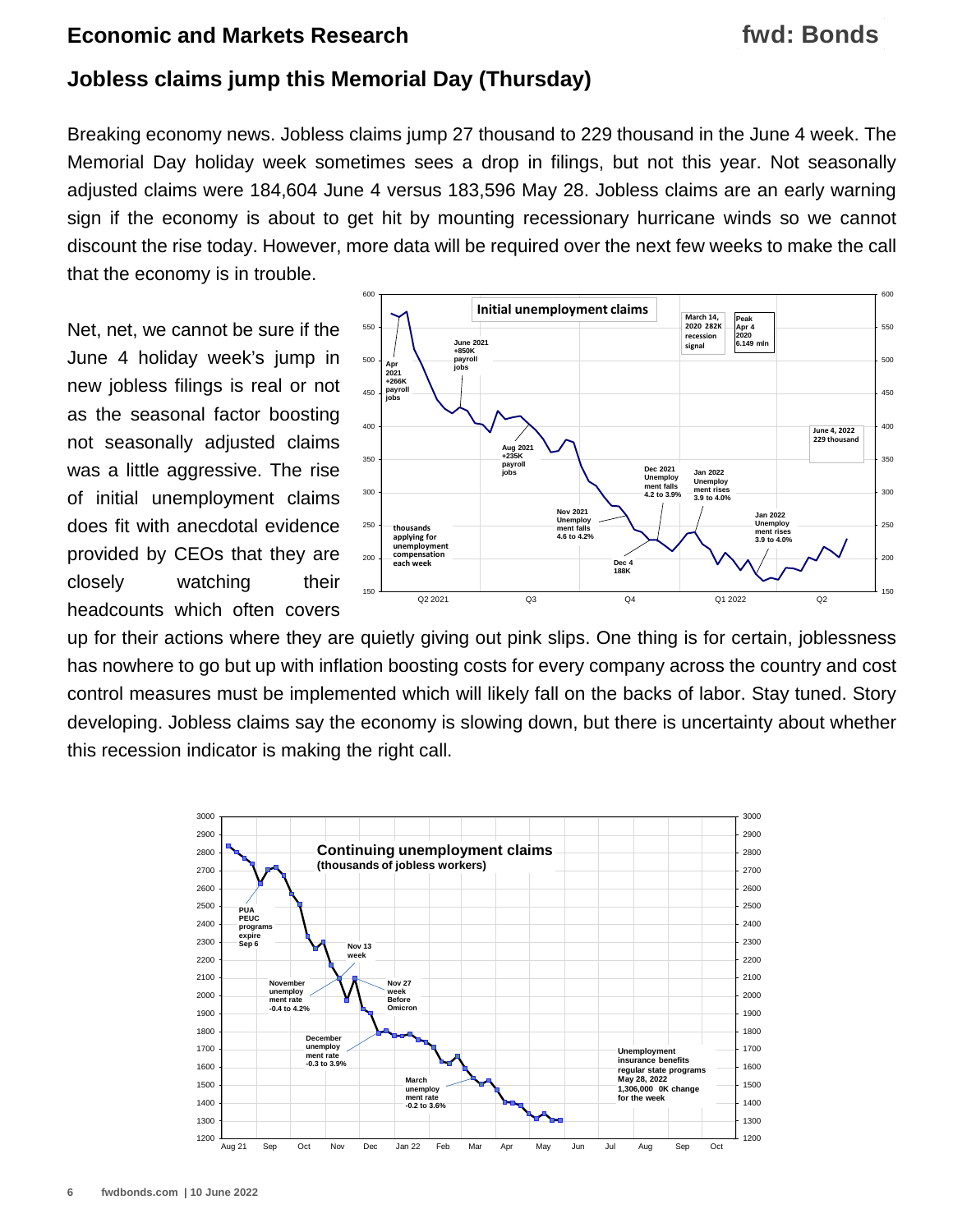## **fwd: Bonds**

## **No relief on inflation (Friday)**

Breaking economy news. May CPI inflation jumped 1.0% and is 8.6% higher than a year ago. May core CPI inflation jumped 0.6% and is 6.0% higher than last year. Too much inflation. Whatever Washington has done to try to fix the cost of living crisis in America, it isn't working. This isn't just Russia and Ukraine anymore. The price increases are too broad-based and the inflation fire is literally everywhere we look. Broad-based means we cannot find any goods or services prices that are actually going down. It looks like the worsening outlook for inflation gives the Fed the greenlight for a third consecutive 50 bps rate hike at the September meeting, but we wonder if even that will be too late. With inflation running 8%, how is a 2.5% Fed funds rate restrictive enough and high enough to slow down economic demand?

Forget about the inflation peak story for now. Airline fares 12.6% in May after 18.6% in April. Shelter costs, the roof over your head, rose 0.6% the most since March 2004. No relief on the inflation front. None. The relentless climb in energy prices is forcing up the costs of businesses everywhere from manufacturing to services.



Companies have no choice but to pass on their higher costs if they want to survive and this is why the inflation fire will be so incredibly difficult to put out.

Whatever markets thought of today's inflation report, better buckle up for next month as gas prices went up another 50 cents the last four weeks to nearly \$5 nationwide. Gasoline prices climb seasonally with the start of summer each year but this year they have yet to show any sign of coming back down once the demand peak of the driving season is reached.

Net, net, The cost of living is going higher for everyone in society, it isn't just goods prices, supply shocks, or oil, or food, or Russia and Ukraine. Washington just doesn't get it and doesn't have the tools to combat it if they did. It's the central bank that did this with too much money printing. Inflation peaking at 8 percent was never the point anyway because the Fed's battle is with bringing inflation back down to its 2% target which means higher rates, much

| Apr 22                                           |                         |        | <b>Monthly Percent Changes</b> |                                     | YOY % |  |
|--------------------------------------------------|-------------------------|--------|--------------------------------|-------------------------------------|-------|--|
|                                                  | Weight CPI inflation    |        |                                | Mar 2022 Apr 2022 May 2022 May 2022 |       |  |
| 100.0 Total                                      |                         | 1.2    | 0.3                            | 1.0                                 | 8.6   |  |
| 13.421 Food                                      |                         | 1.0    | 0.9                            | 1.2                                 | 10.1  |  |
| 5.117                                            | Food away from home     | 0.3    | 0.6                            | 0.7                                 | 7.4   |  |
|                                                  | 8.255 Energy            | 11.0   | $-2.7$                         | 3.9                                 | 34.6  |  |
|                                                  | 78.324 Ex-food & energy | 0.3    | 0.6                            | 0.6                                 | 6.0   |  |
| 4.031                                            | New vehicles            | 0.2    | 1.1                            | 1.0                                 | 12.6  |  |
| 3.992                                            | Used cars/trucks        | $-3.8$ | $-0.4$                         | 1.8                                 | 16.1  |  |
| 2.489                                            | Clothing                | 0.6    | $-0.8$                         | 0.7                                 | 5.0   |  |
| 1.492                                            | Medical care goods      | 0.2    | 0.1                            | 0.3                                 | 2.4   |  |
| 32.437                                           | Shelter                 | 0.5    | 0.5                            | 0.6                                 | 5.2   |  |
| 23.782                                           | Owner equiv. rent       | 0.4    | 0.5                            | 0.6                                 | 5.1   |  |
| 5.829                                            | Transportation          | 2.0    | 3.1                            | 1.3                                 | 7.9   |  |
| 6.869                                            | Medical care services   | 0.6    | 0.5                            | 0.4                                 | 4.0   |  |
| Special: Where inflation might come back down to |                         |        |                                |                                     |       |  |
| 56.921                                           | Services ex-energy      | 0.6    | 0.7                            | 0.6                                 | 5.2   |  |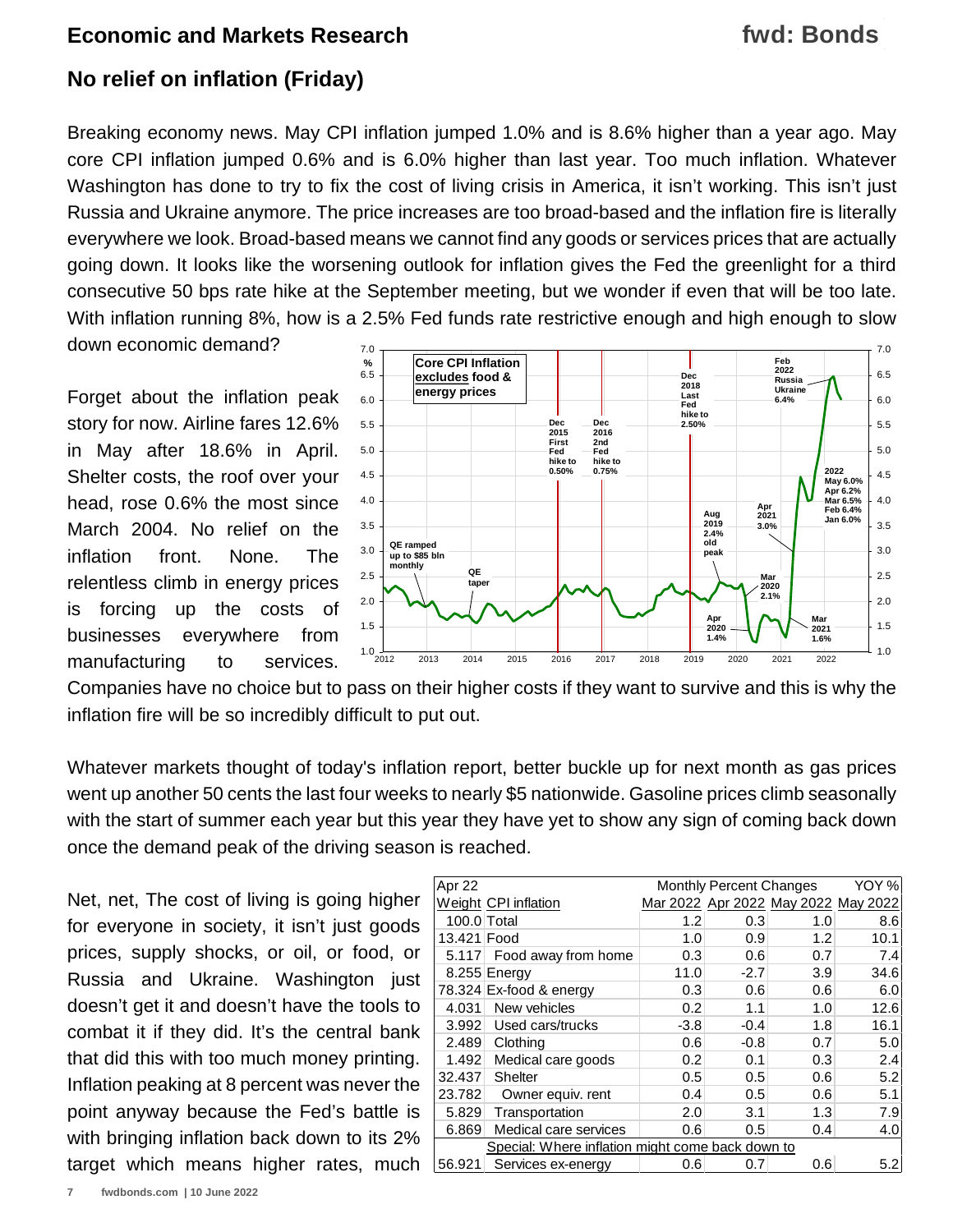higher rates in the years, not just months, to come. The central bank may pause if and when inflation peaks, but inflation isn't coming back down and this means interest rates eventually will need to be higher.

Inflation has reared its ugly head before every recession since at least the 1970s, and we are hard put not to believe the economy is nearing the edge of the cliff again as price increases continue to sting consumers and businesses alike. Stay tuned. Story developing badly.

#### **Michigan survey of consumer sentiment at all-time low**

Michigan consumer sentiment fell to 50.2 in June from 58.4 in May. The cutoff date for survey responses was June 8, so the stock market's return to the old closing low, down 18.2% YTD on Friday didn't have an effect. Inflation is the concern for consumers. The kind of inflation that can trigger a recession as the consumer steps back from spending when store-bought goods prices soar.